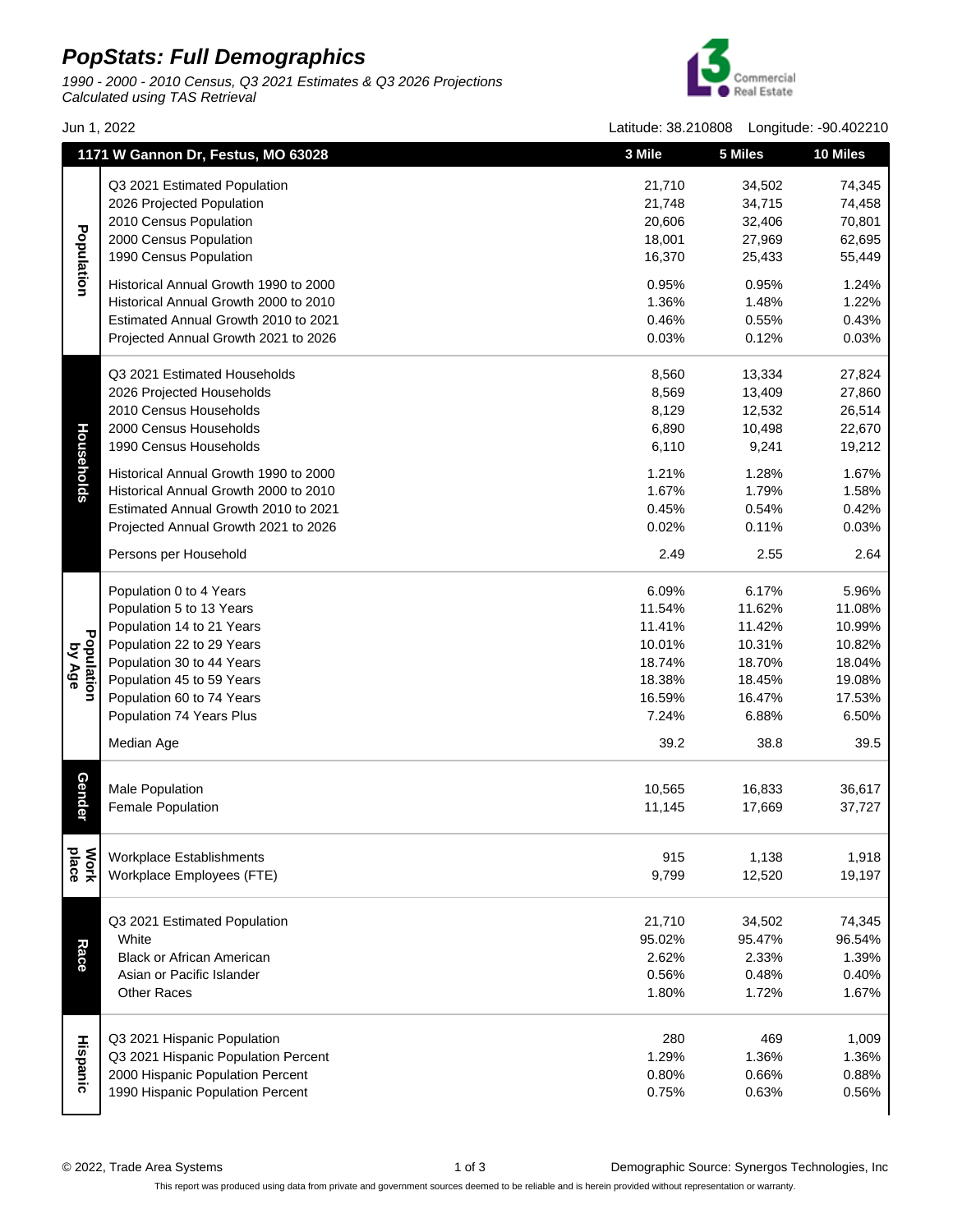## **PopStats: Full Demographics**

1990 - 2000 - 2010 Census, Q3 2021 Estimates & Q3 2026 Projections Calculated using TAS Retrieval



|                              | 1171 W Gannon Dr, Festus, MO 63028                   | 3 Mile   | 5 Miles  | <b>10 Miles</b> |
|------------------------------|------------------------------------------------------|----------|----------|-----------------|
|                              | HH Income \$500,000 or more                          | 0.37%    | 0.40%    | 0.60%           |
|                              | HH Income \$250,000 to \$499,999                     | 0.42%    | 0.46%    | 0.71%           |
|                              | HH Income \$200,000 to \$249,999                     | 1.01%    | 1.10%    | 1.69%           |
|                              | HH Income \$175,000 to \$199,999                     | 2.93%    | 2.75%    | 2.61%           |
|                              | HH Income \$150,000 to \$174,999                     | 4.03%    | 3.90%    | 4.29%           |
|                              | HH Income \$100,000 to \$149,999                     | 13.75%   | 13.78%   | 15.48%          |
|                              | HH Income \$75,000 to \$99,999                       | 14.12%   | 14.44%   | 15.03%          |
|                              | HH Income \$50,000 to \$74,999                       | 24.35%   | 22.55%   | 21.70%          |
| Income                       | HH Income \$35,000 to \$49,999                       | 13.76%   | 14.50%   | 14.05%          |
|                              | HH Income \$25,000 to \$34,999                       | 8.11%    | 7.73%    | 7.29%           |
|                              | HH Income \$15,000 to \$24,999                       | 8.62%    | 9.65%    | 8.43%           |
|                              | HH Income \$0 to \$14,999                            | 8.52%    | 8.77%    | 8.11%           |
|                              | Average Household Income                             | \$72,908 | \$72,164 | \$76,667        |
|                              | Median Household Income                              | \$59,249 | \$59,014 | \$63,197        |
|                              | Per Capita Income                                    | \$29,168 | \$28,209 | \$28,994        |
|                              | HH Disposable Income \$500,000 or more               | 0.04%    | 0.05%    | 0.07%           |
|                              | HH Disposable Income \$250,000 to \$499,999          | 0.57%    | 0.62%    | 0.95%           |
|                              | HH Disposable Income \$200,000 to \$249,999          | 0.40%    | 0.44%    | 0.68%           |
|                              | HH Disposable Income \$175,000 to \$199,999          | 0.42%    | 0.44%    | 0.66%           |
|                              | HH Disposable Income \$150,000 to \$174,999          | 2.04%    | 1.89%    | 1.86%           |
|                              | HH Disposable Income \$100,000 to \$149,999          | 11.51%   | 11.20%   | 12.75%          |
| Disposable Income            | HH Disposable Income \$75,000 to \$99,999            | 13.72%   | 14.10%   | 15.06%          |
|                              | HH Disposable Income \$50,000 to \$74,999            | 22.73%   | 22.29%   | 22.64%          |
|                              | HH Disposable Income \$35,000 to \$49,999            | 19.16%   | 18.10%   | 17.07%          |
|                              | HH Disposable Income \$25,000 to \$34,999            | 10.38%   | 10.68%   | 9.98%           |
|                              | HH Disposable Income \$15,000 to \$24,999            | 9.75%    | 10.65%   | 9.35%           |
|                              | HH Disposable Income \$0 to \$14,999                 | 9.26%    | 9.53%    | 8.92%           |
|                              | Average Disposable Household Income                  | \$60,658 | \$60,211 | \$64,025        |
|                              | Median Disposable Household Income                   | \$51,119 | \$50,882 | \$54,275        |
|                              |                                                      |          |          |                 |
|                              | Adult Population (25 Years or Older)                 | 14,572   | 23,064   | 50,422          |
|                              | Elementary                                           | 2.77%    | 3.19%    | 2.74%           |
|                              | Some High School                                     | 7.86%    | 6.98%    | 6.96%           |
|                              | <b>High School Graduate</b>                          | 30.95%   | 32.31%   | 32.09%          |
| Education<br>(Age 25+)       | Some College                                         | 25.42%   | 26.24%   | 26.32%          |
|                              | Associates Degree                                    | 12.96%   | 13.19%   | 13.04%          |
|                              | <b>Bachelors Degree</b>                              | 12.87%   | 11.75%   | 12.48%          |
|                              | <b>Graduate Degree</b>                               | 7.17%    | 6.33%    | 6.37%           |
|                              |                                                      |          |          |                 |
|                              | <b>Total Housing Units</b>                           | 9,290    | 14,419   | 29,962          |
| Housing                      | <b>Owner Occupied Percent</b>                        | 66.36%   | 68.36%   | 73.03%          |
|                              | <b>Renter Occupied Percent</b>                       | 25.79%   | 24.12%   | 19.84%          |
|                              | Vacant Housing Percent                               | 7.85%    | 7.52%    | 7.13%           |
| Homes Bui<br>By Year<br>Year |                                                      |          |          |                 |
|                              | Homes Built 1990 to 2000<br>Homes Built 1980 to 1989 | 17.69%   | 18.11%   | 21.52%          |
|                              | Homes Built 1970 to 1979                             | 14.82%   | 17.66%   | 18.99%          |
|                              | Homes Built 1960 to 1969                             | 14.56%   | 16.41%   | 20.41%          |
|                              |                                                      | 12.59%   | 13.06%   | 11.33%          |
|                              | Homes Built 1950 to 1959                             | 14.27%   | 13.04%   | 10.68%          |
|                              | Homes Built 1940 to 1949                             | 10.58%   | 8.43%    | 6.19%           |
|                              | Homes Built Before 1940                              | 15.48%   | 13.28%   | 10.89%          |

Jun 1, 2022 Latitude: 38.210808 Longitude: -90.402210

© 2022, Trade Area Systems 2 of 3 Demographic Source: Synergos Technologies, Inc

This report was produced using data from private and government sources deemed to be reliable and is herein provided without representation or warranty.